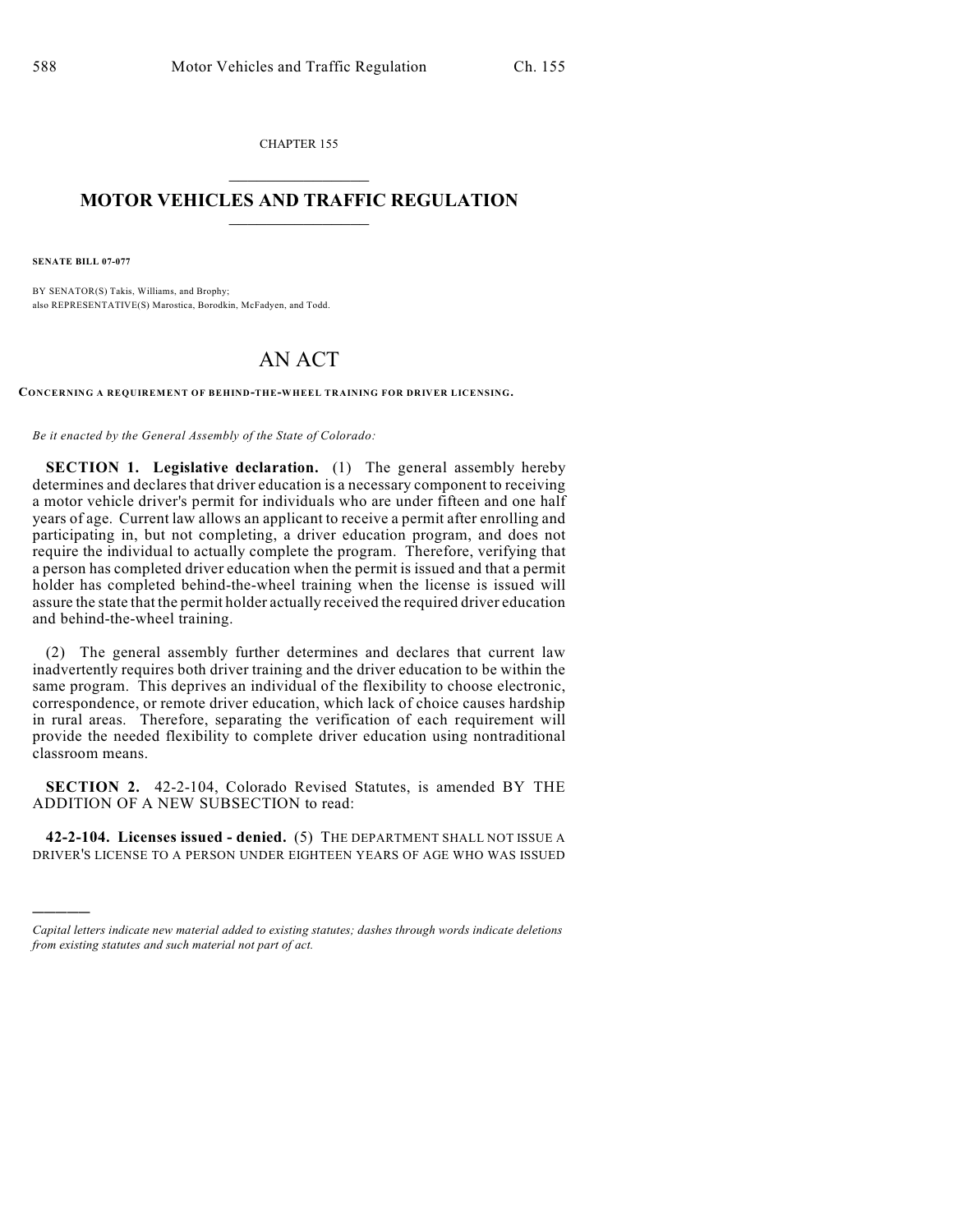A PERMIT PURSUANT TO SECTIONS 42-2-106 (1) (b) AND 42-2-114 (1) (a) AFTER THE EFFECTIVE DATE OF THIS ACT, UNLESS SUCH PERSON HAS RECEIVED EITHER:

(a) IF NO ENTITY OFFERS APPROVED BEHIND-THE-WHEEL DRIVER TRAINING AT LEAST TWENTY HOURS A WEEK FROM A PERMANENT LOCATION WITH AN ADDRESS THAT IS WITHIN THIRTY MILES OF THE PERMIT HOLDER'S RESIDENCE, A MINIMUM OF TWELVE HOURS OF DRIVING-BEHIND-THE-WHEEL TRAINING DIRECTED BY A PARENT, A LEGAL GUARDIAN, OR AN ALTERNATE PERMIT SUPERVISOR, WHICH TRAINING SHALL BE IN ADDITION TO THE DRIVING EXPERIENCE REQUIRED BY SUBSECTION (4) OF THIS SECTION; OR

(b) A MINIMUM OF SIX HOURS OF DRIVING-BEHIND-THE-WHEEL TRAINING WITH A DRIVING INSTRUCTOR EMPLOYED OR ASSOCIATED WITH AN APPROVED DRIVER EDUCATION COURSE.

**SECTION 3.** 42-2-106 (1) (b) (I), Colorado Revised Statutes, is amended to read:

**42-2-106. Instruction permits and temporary licenses.** (1) (b) (I) A minor who is fifteen years of age or older and enrolled, attending, and participating in a HAS COMPLETED A DEPARTMENT APPROVED driver education course that includes a minimum of six hours of driving-behind-the-wheel instruction with a certified driver education instructor and is approved by the department WITHIN THE LAST SIX MONTHS may apply for a minor's instruction permit, pursuant to sections 42-2-107 and 42-2-108. Upon presentation of a written or printed statement signed by the parent, stepparent, grandparent with power of attorney, or guardian or foster parent and the instructor of the driver education course that the minor is enrolled, attending, and participating in HAS PASSED an approved driver education course, that includes a minimum of six hours of driving-behind-the-wheel instruction with a certified driver education instructor, the department shall issue the permit entitling the applicant, while having the permit in the applicant's immediate possession, to drive a motor vehicle, including a motorcycle or motor-driven cycle, under the supervision of the parent, stepparent, grandparent with power of attorney, or guardian or foster parent, who cosigned the application for the minor's instruction permit, if the parent, stepparent, grandparent with power of attorney, or guardian or foster parent holds a valid Colorado driver's license and occupies the front seat of the motor vehicle, or if the vehicle is a motorcycle or motor-driven cycle, is authorized under this article to drive a motorcycle or motor-driven cycle and is in close proximity to the driver while the minor is driving. In addition, the parent, stepparent, grandparent with power of attorney, or guardian or foster parent, who is authorized pursuant to this section to supervise the minor driver while the minor is driving, may allow the minor, while having the permit in the applicant's immediate possession, to drive with an individual who holds a valid driver's license and is twenty-one years of age or older for additional driving experience, but such additional driving experience shall not count toward the requirement established in section 42-2-104. The permit shall also entitle the applicant to drive a motor vehicle, including a motorcycle or motor-driven cycle that is marked to indicate that it is a motor vehicle used for instruction and that is properly equipped for instruction upon the highways when accompanied by or under the supervision of an approved driver education instructor who holds a valid Colorado driver's license. Driver education instructors giving instruction in motorcycle safety shall have a valid